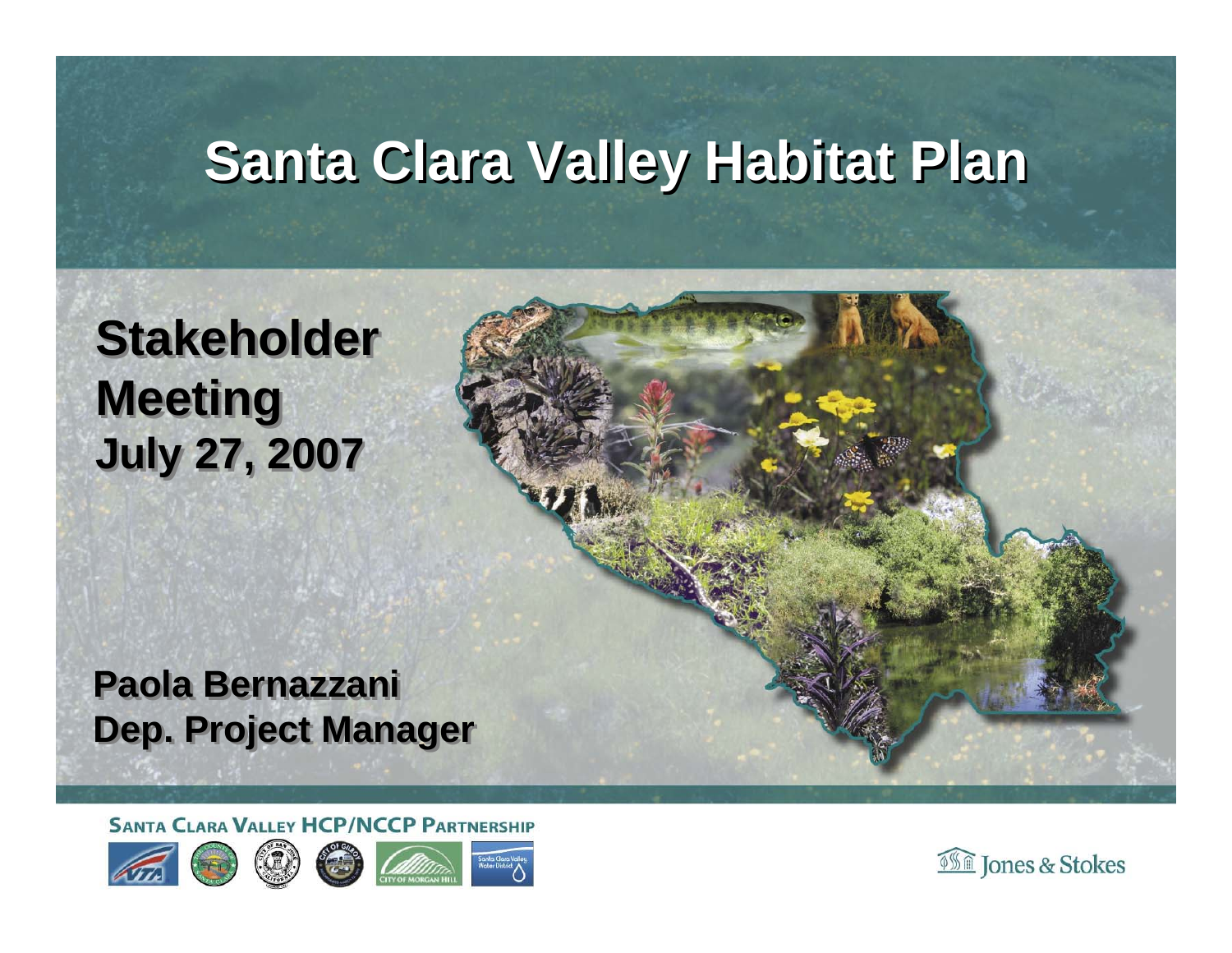### **Presentation Outline Presentation Outline**

- Q. Major Concepts
	- What is monitoring and adaptive management?
- **Components of Monitoring Chapter** 
	- Compliance
	- Effectiveness
	- Targeted studies
- **Monitoring Outcomes**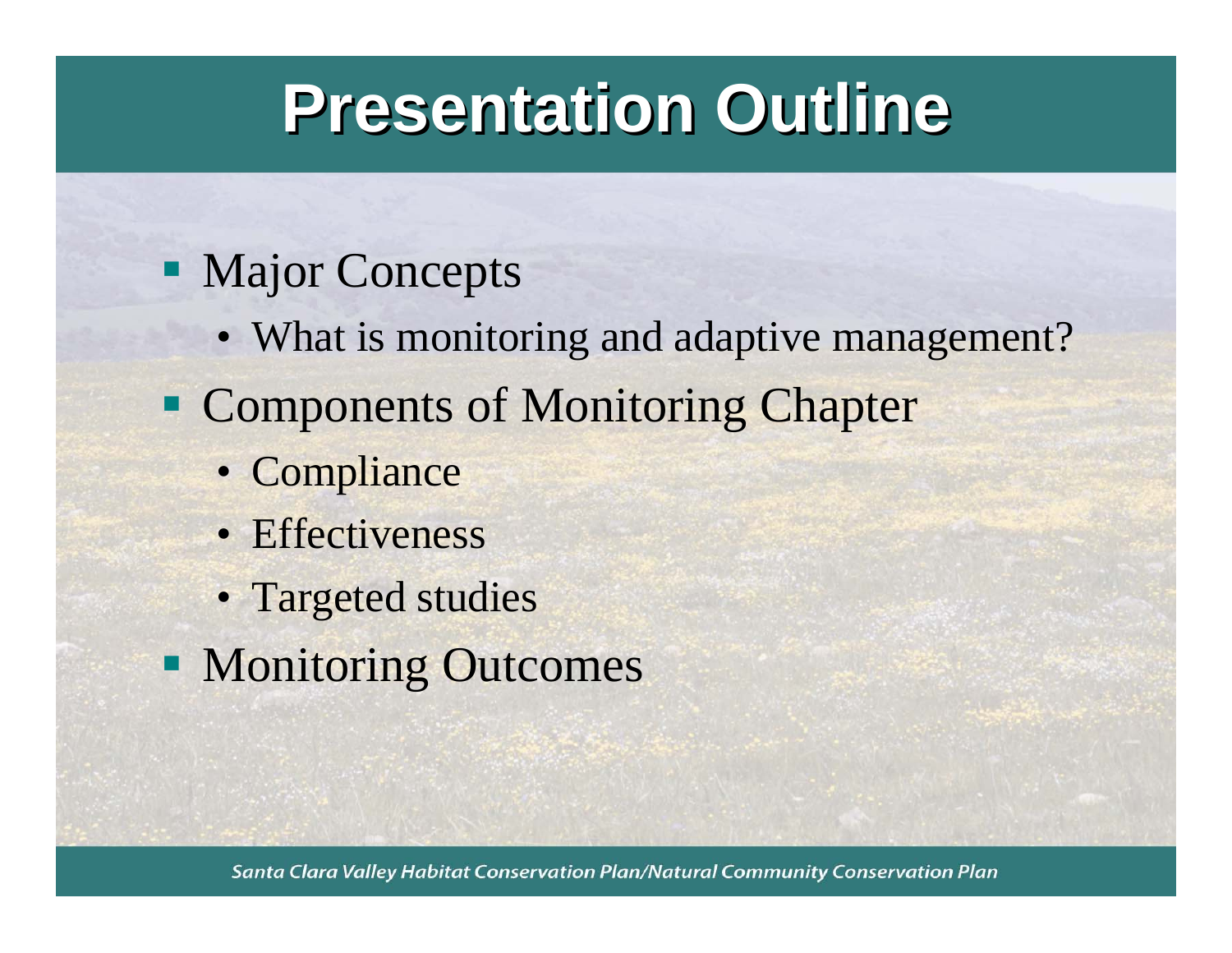#### ■ What is monitoring?

- The "systematic" and (usually) repetitive collection of information typically used to track the status of a variable or system
- I.e., A LOT of things: Compliance, status and trends, effectiveness of restoration and enhancement, species response, effectiveness of species-specific management, effectiveness of threat abatement, targeted and pilot studies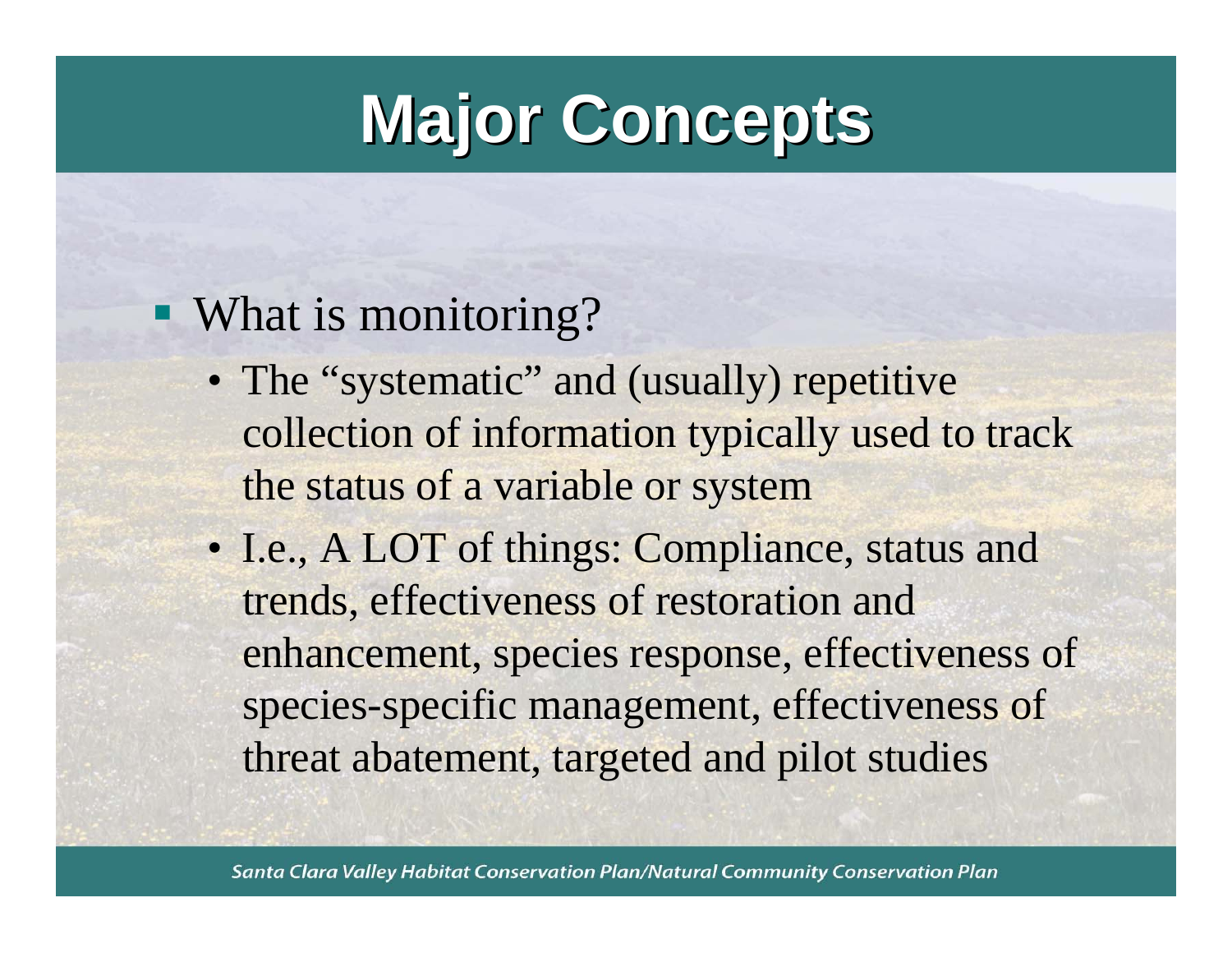

Sama Clara valley Habitat Conservation Plan/Ivatural Community Conservation Plan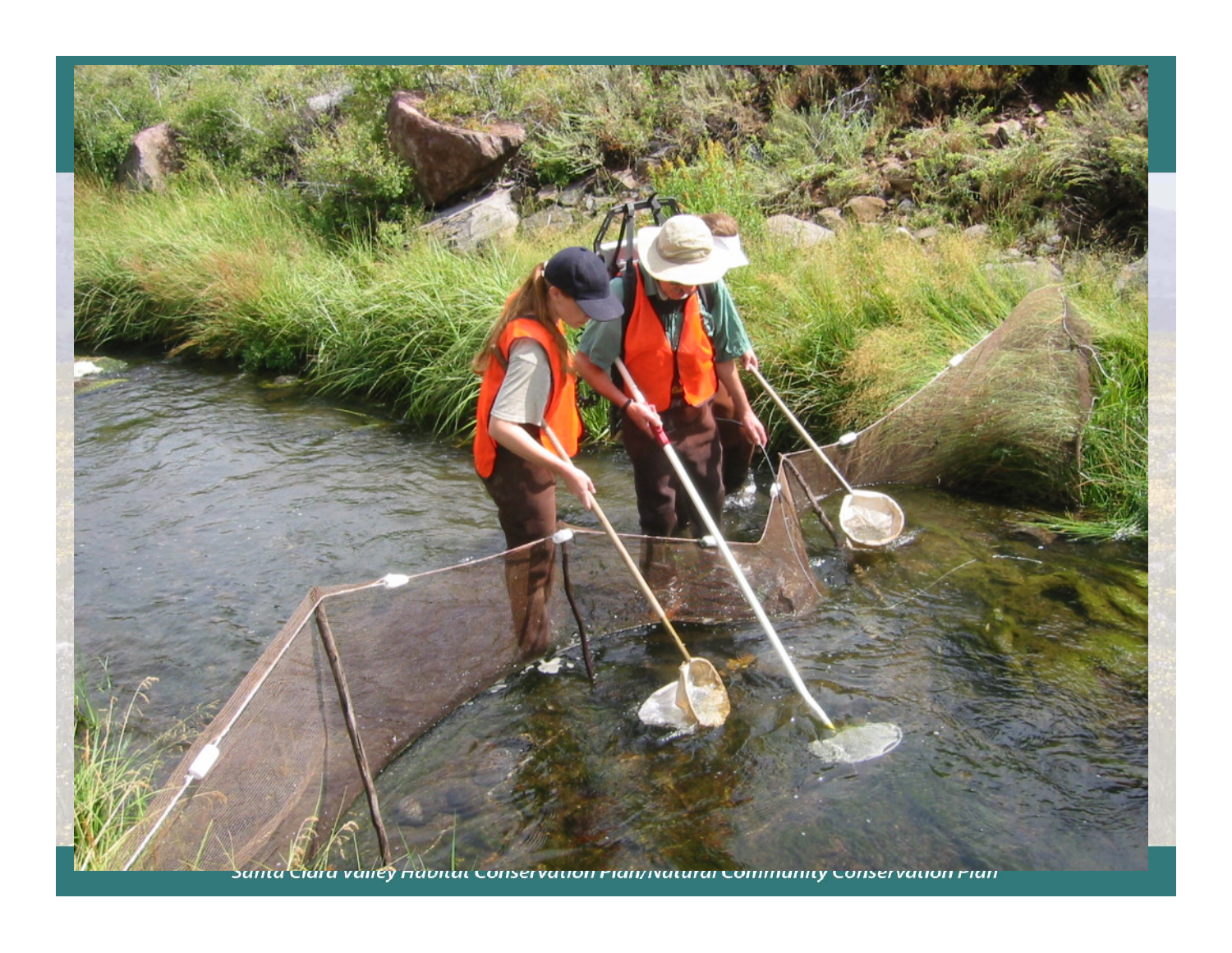What is adaptive management?

- A decision process that promotes flexible decision making that can be adjusted in the face of uncertainties as outcomes from management actions and other events become better understood (US Dept of Interior)
- Includes opportunistic learning, hypothesis testing, management, monitoring, and directing the results of analysis and assessment back into the program (USGS)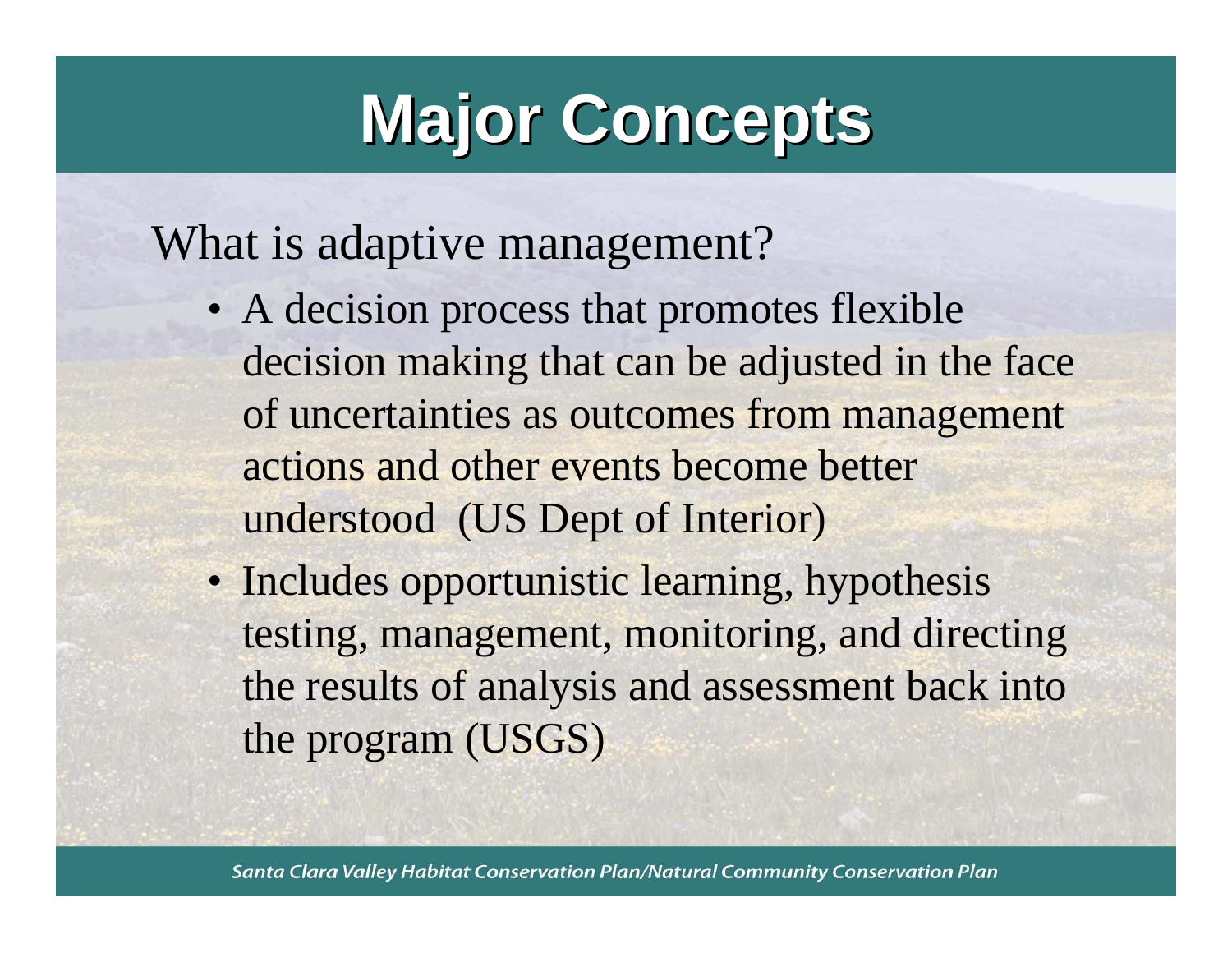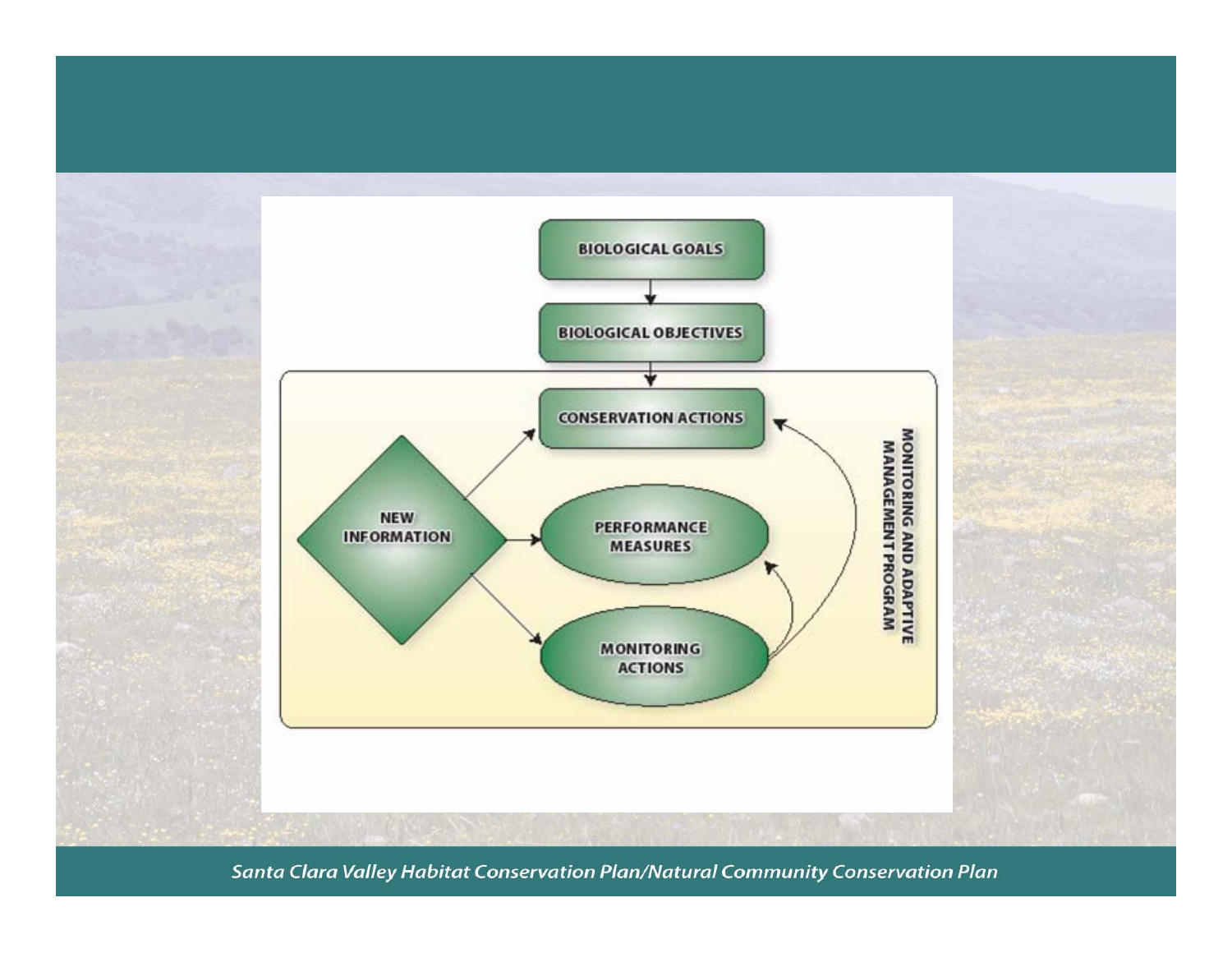- What will the monitoring program include?
	- Structure and framework
	- Components of monitoring
	- Phases of monitoring
	- Monitoring by scale
	- Guidelines for monitoring
	- Specific actions by *phase* and by *scale*
	- Pilot testing and targeted studies
	- Data and reporting
	- Implementation framework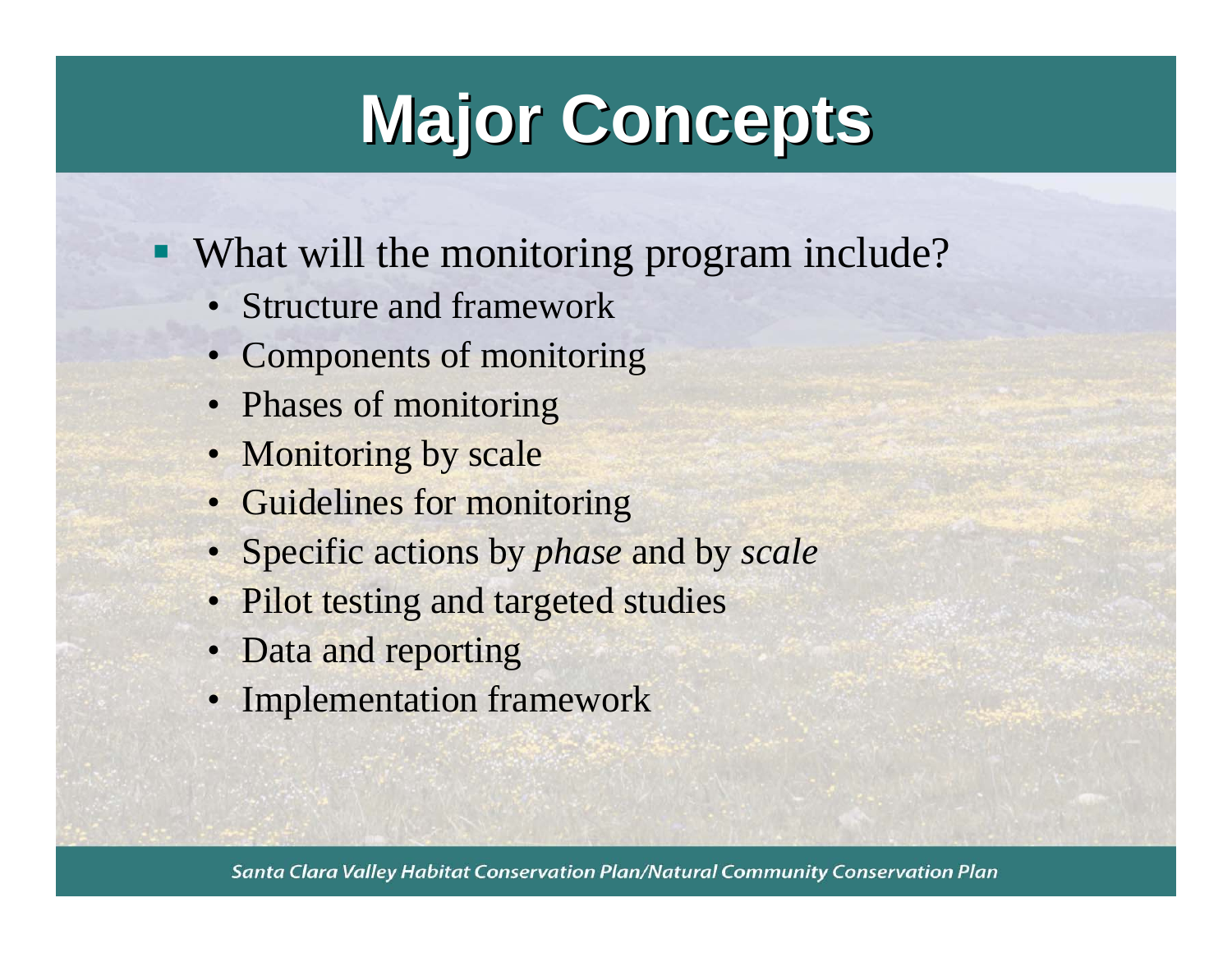- What will it NOT include?
	- Specific protocols for monitoring
	- Specific thresholds or triggers
	- Specific indicators for monitoring
	- Specific frequency intervals for monitoring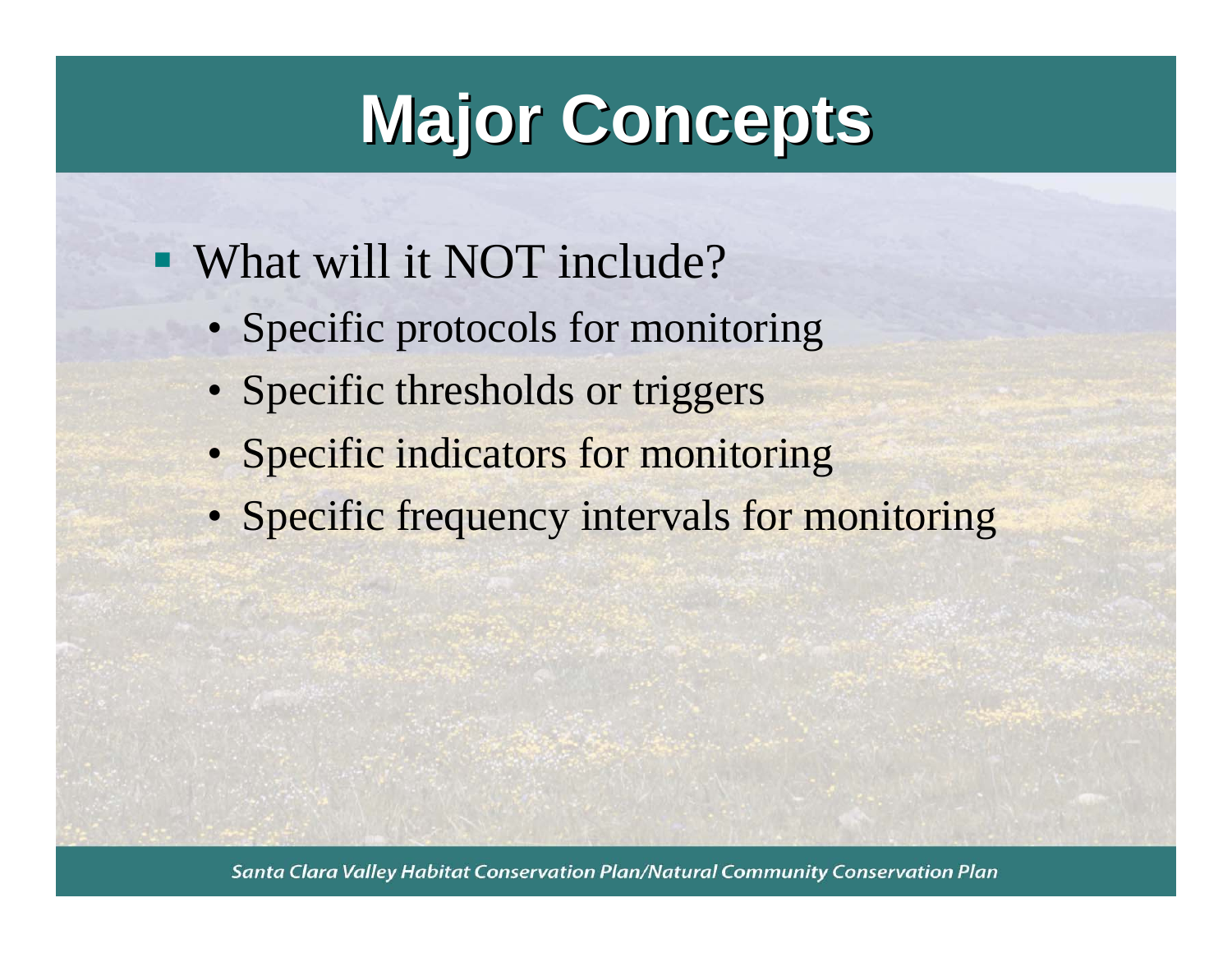#### **Compliance**

- Also called Implementation Monitoring
- Tracks the status of plan implementation
- Land acquisition
- Verification of flow releases
- Management activities reporting
- Monitoring and adaptive management reporting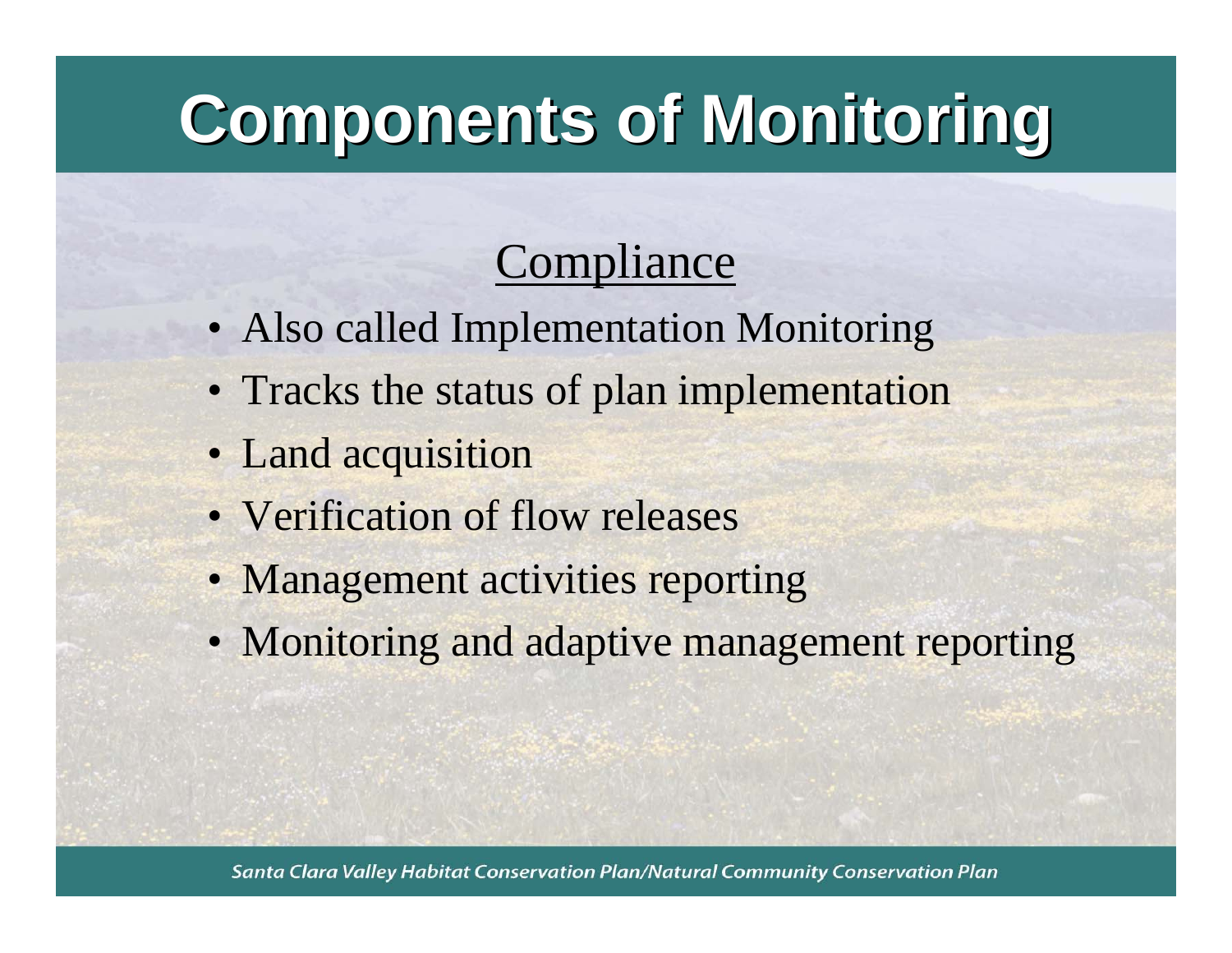#### Effectiveness

- • Effectiveness monitoring tracks the biological performance of the plan
- 1) Status and trends of resources and threats
	- ¾ Acres of chaparral
	- ¾Number of spawning fish in targeted stream reach
	- ¾Mapped occurrences of start thistle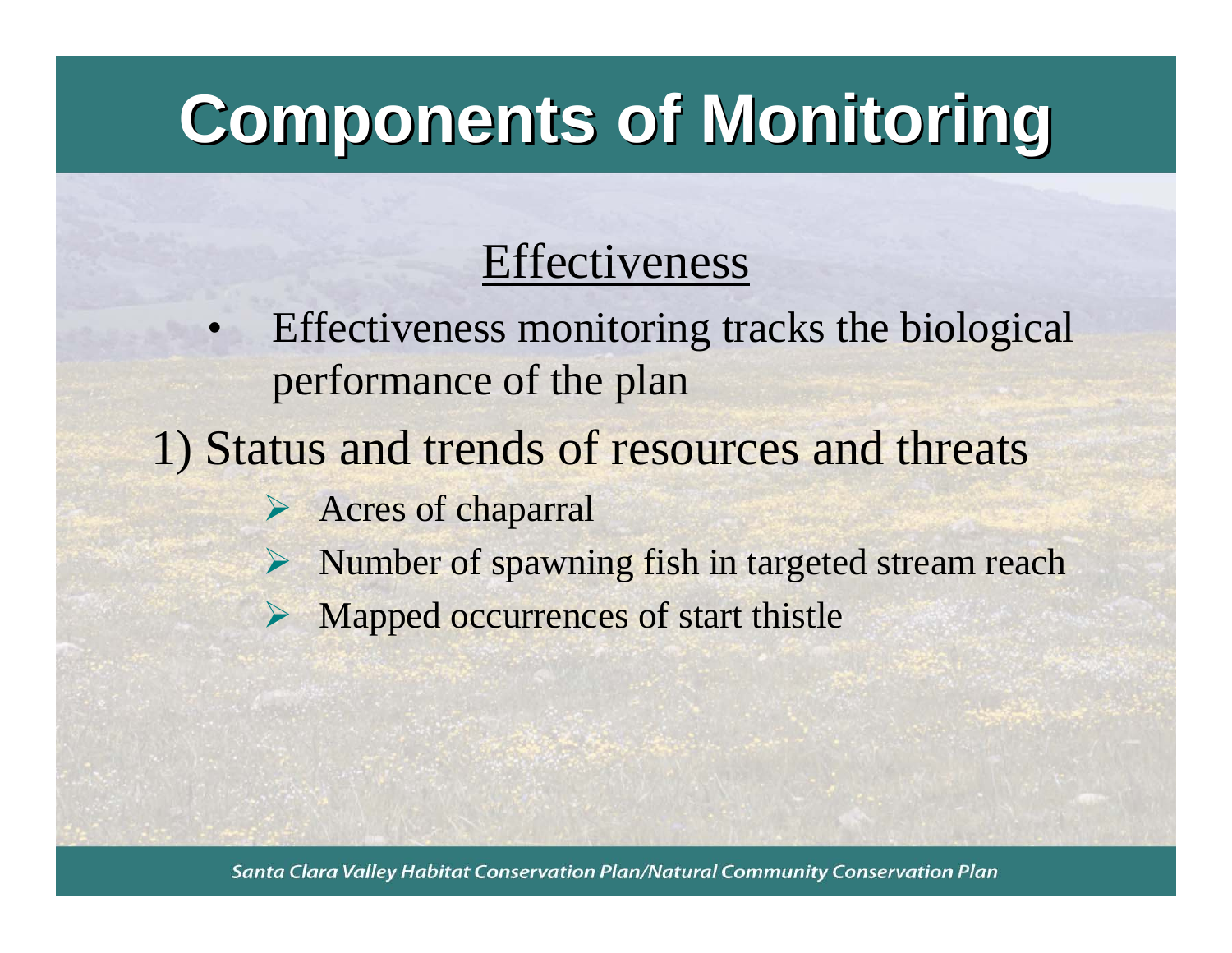2) Effects of management on natural communities, species, and threats  $\geq$ % riparian cover after restoration ¾Number of CRLF after pond enhancement ¾Bullfrog population status after eradication effort on target pond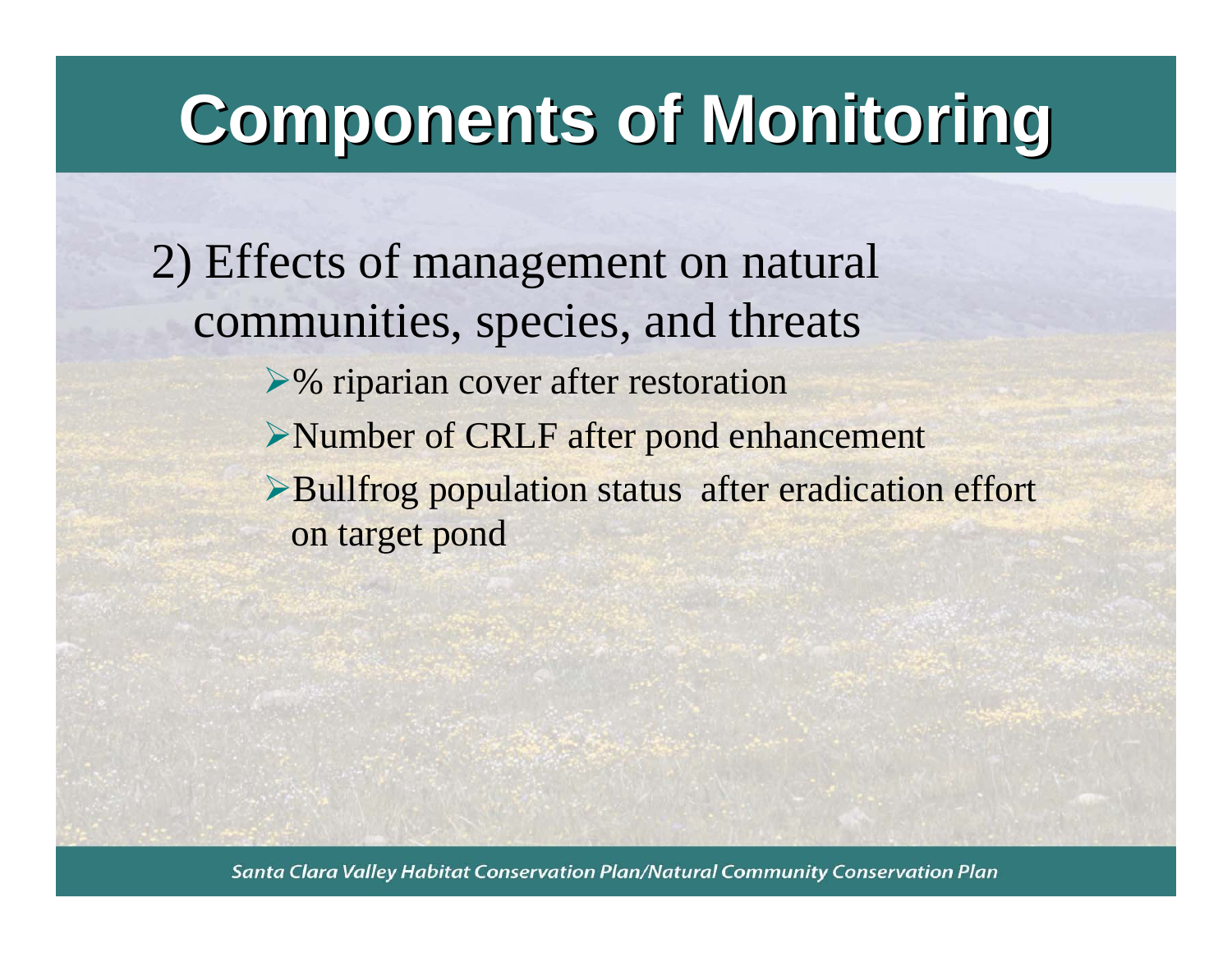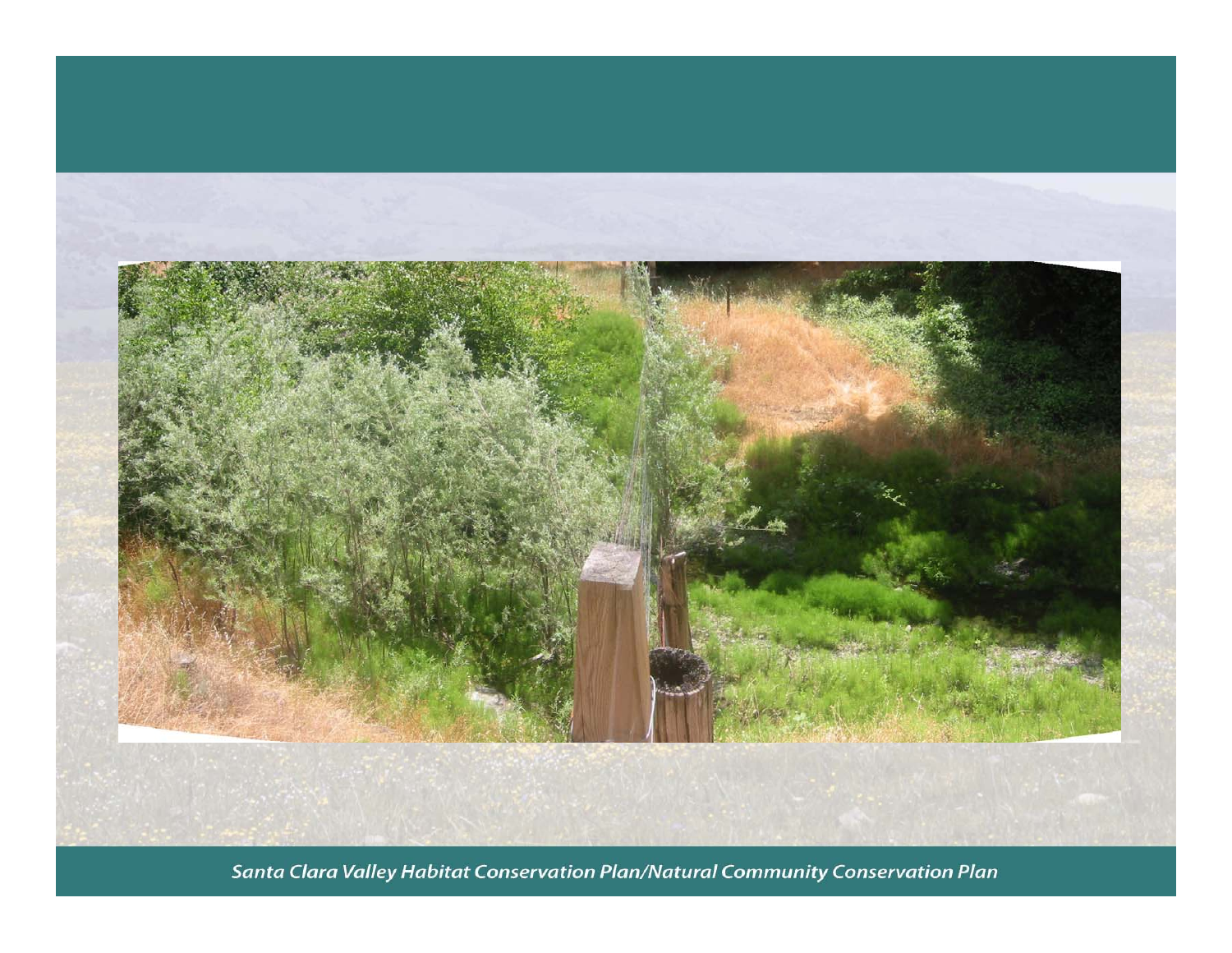### Targeted Studies

- Increase effectiveness by improving knowledge about the system and about management techniques.
- Could be considered a subset of effectiveness monitoring
- Objective is to …
	- $\blacktriangleright$  resolve critical uncertainties and
	- ¾apply experimental management treatments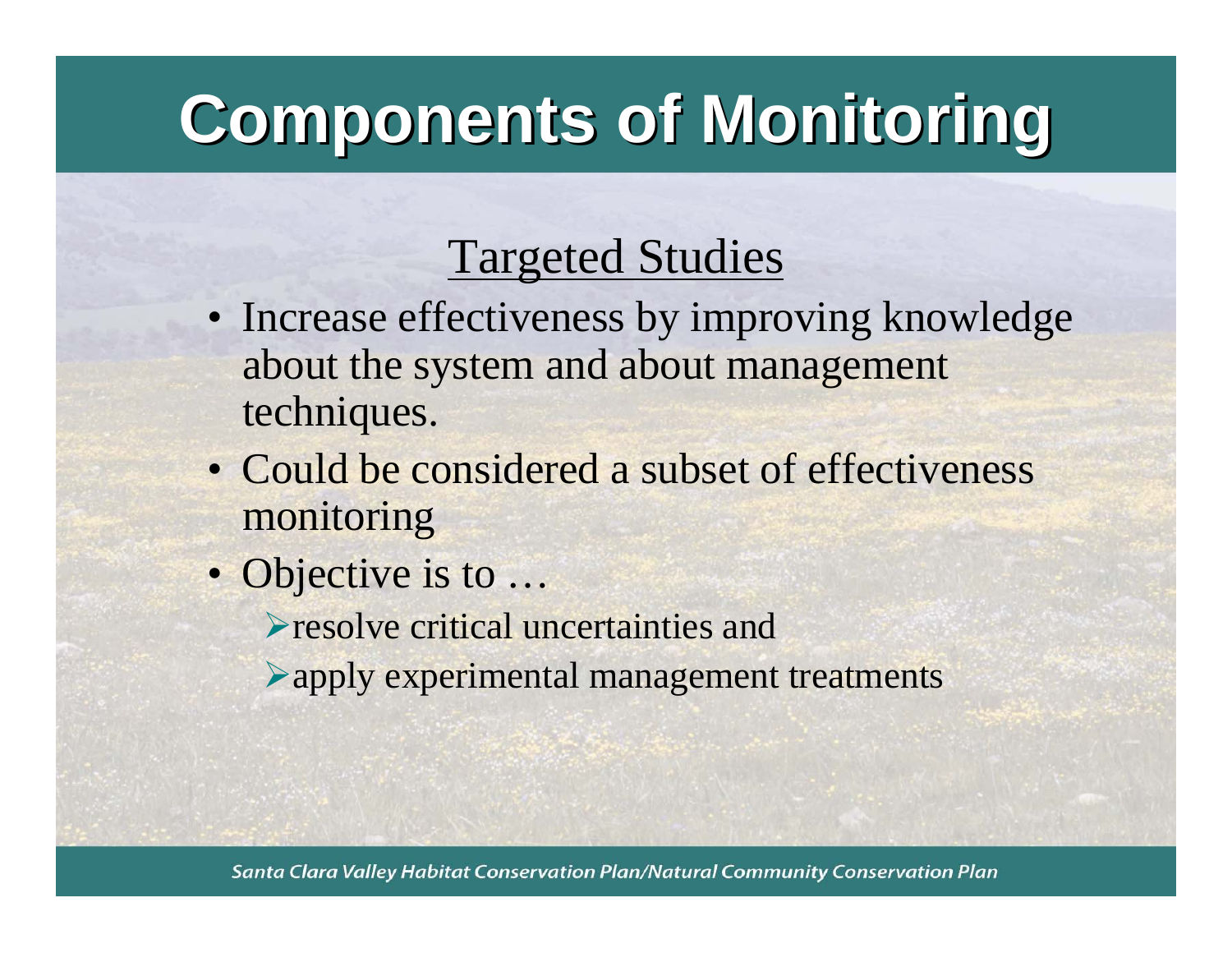### **Other Issues Other Issues**

 Scale ¾Landscape  $\triangleright$  Natural community **>Species Phases ≻Baseline or Inventory** ¾Targeted studies, including pilot studies ¾Long-term management **Biological Goals and Objectives**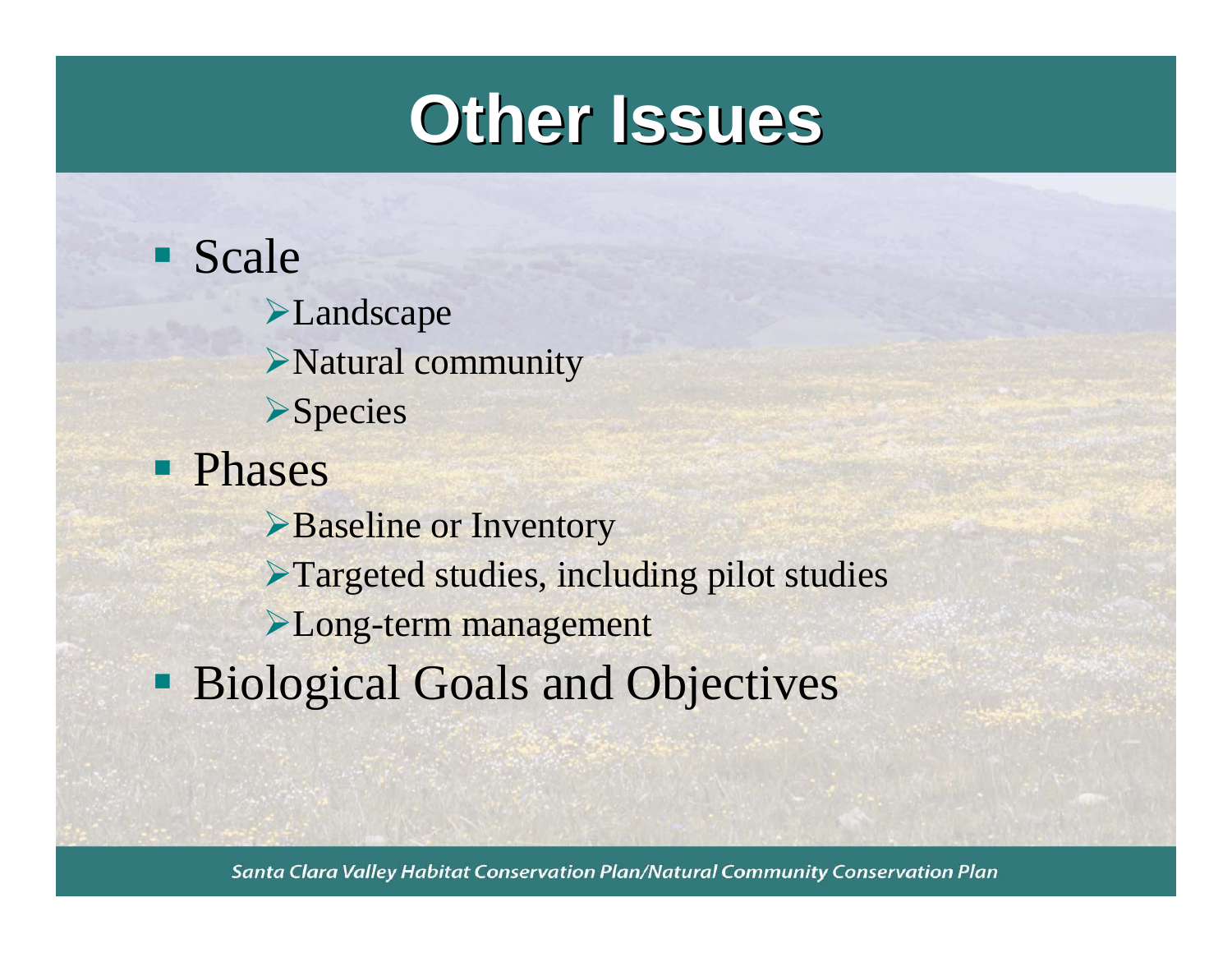## **Adaptive Management Adaptive Management**

- Formal process for seeking and integrating independent advice and analysis from experts
- Prioritize objectives
- Evaluate monitoring
- Incorporate information from the literature
- Refine models
- Revise hypotheses based on results
- Adjust criteria, actions or objectives if necessary